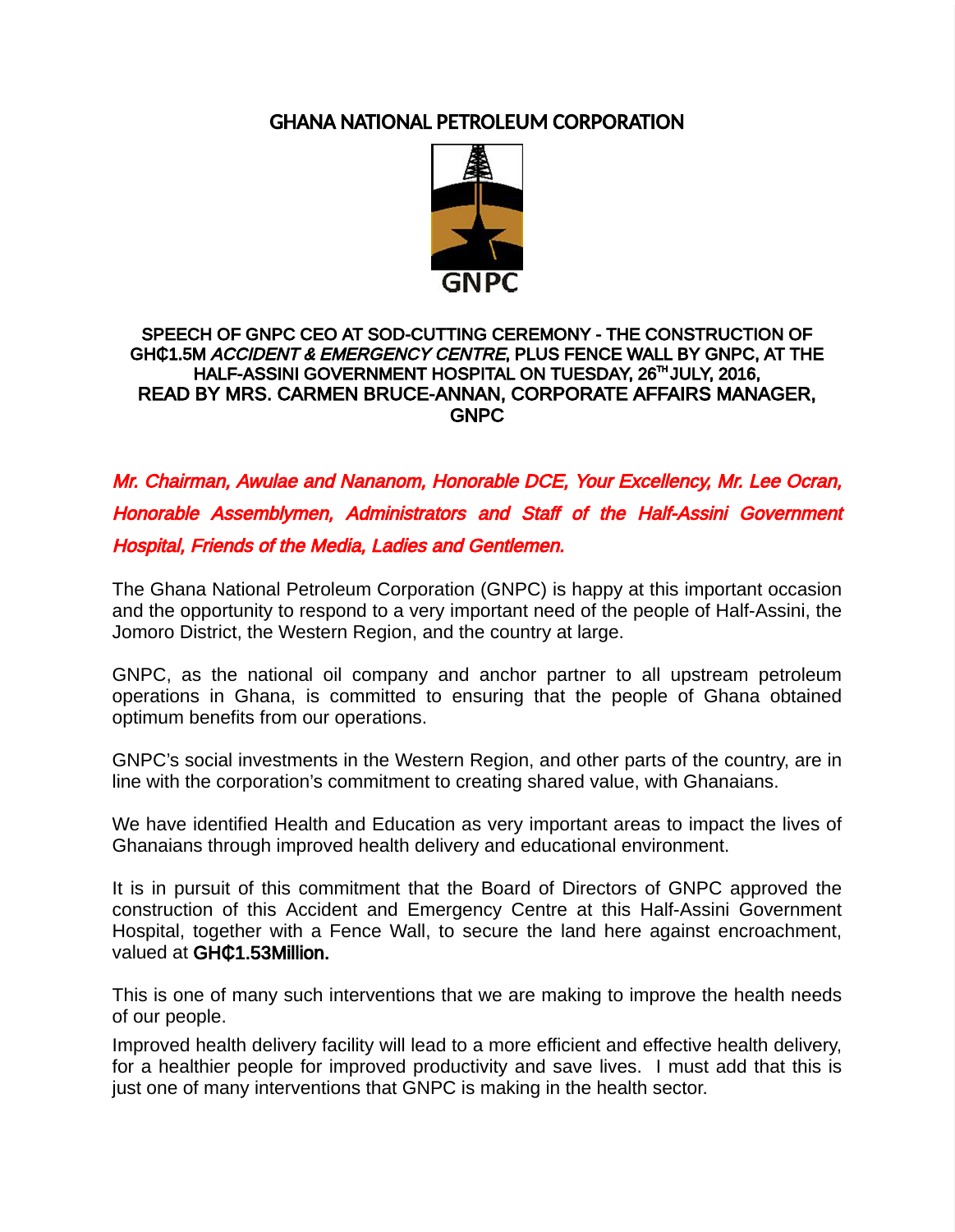## Other Health area interventions by GNPC:

- 1. Completion and equipping of the ICU at the Burns Centre, Korle-Bu, Accra
- 2. Centre of Excellence for Sickle Sickle Cell Treatment and Training at the Komfo Anokye Teaching Hospital, Kumasi.
- 3. Completion of the last floor of the 4-storey building and acquisition of equipment for the Effia Nkwanta Nursing and Midwifery Training College in Sekondi.
- 4. Support for research work at the Noguchi Memorial Institute for Medical Research (i.r.o. Ebola);
- 5. Ghana Aids Commission; and
- 6. Support for Global Emerging Pathogens (GET) projects

### Why Half-Assini Government Hospital?

Half-Assini is one of our key stakeholder communities, and therefore contributing to improved facility at a key hospital for a more efficient and effective health delivery, to save lives and for a healthier people here for improved productivity is a worthy course.

The Half-Assini Government Hospital is in close proximity to the offshore areas of our current operations. Therefore, the ultra-modern facility, apart from improving health delivery in the country, will also contribute to saving lives in emergency situations related to our operations.

#### Other Interventions: -

#### Schools Infrastructure by GNPC: -

- 1. Completion of a 6-unit classroom block and ancillary facilities for the Half-Assini Methodist JHS, Jomoro District.
- 2. Completion of a 6-unit classroom block and ancillary facilities for the Nkroful Nyaneba Primary School, Ellembelle District.
- 3. Completion of a 6-unit classroom block and ancillary facilities for the Adelekazo Primary School, Nzema East District.
- 4. Completion of a 6-unit classroom block and ancillary facilities for the Salvation Army Primary School, Lower Dixcove, Ahanta West and
- 5. Completion of an 18-unit classroom block and ancillary facilities for the Axim Girls Senior High School, Nzema East District.
- ⦁ We have completed the procurement processes and paid for the supply of furniture for the above mentioned schools.
- ⦁ GNPC is in the process of concluding the Procurement processes to acquire Computer and accessories, to establish computer laboratories to the beneficiary schools.

Mr. Chairman, Nananom, ladies and gentlemen;